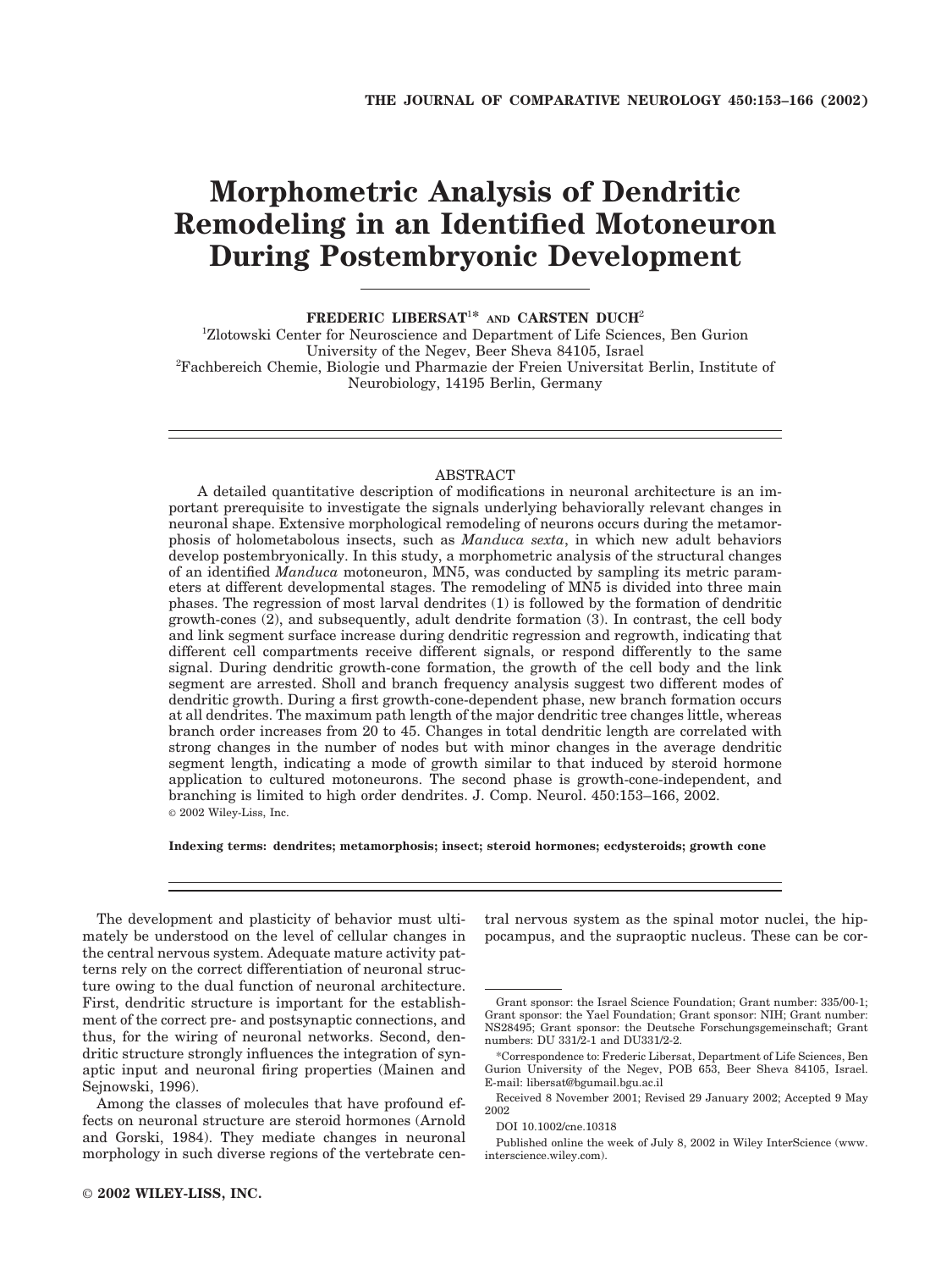related temporally with the maturation and the seasonal variability in reproductive behavior, as well as with variations in learning and memory that correspond to stages of the estrous cycle, stress, and aging (De Voogd and Nottebohm, 1981; Kurz et al., 1991; Murphey and Segal, 1996; Stern and Armstrong, 1998). Besides hormoneinduced modifications of motoneurons, interactions with synaptic partners (Catalano and Shatz, 1998; Penn and Shatz, 1999) or with the developing target muscles may play a role (Kent and Levine, 1993; Fernandes and Keshishian, 1998). Furthermore, there may be a functional interplay between changes in membrane currents and dendritic architecture (Duch and Levine, 2000), as is the case during embryonic development (Spitzer, 1991; Spitzer et al., 1994; Gomez et al., 1995; Gu and Spitzer, 1995; Gomez and Spitzer, 1999).

Holometabolous insects undergo dramatic morphological and behavioral changes during metamorphosis (Weeks and Levine, 1990, 1995; Consoulas et al., 2000; Tissot and Stocker, 2000) to accommodate the new adult behaviors. During the metamorphosis of the tobacco hornworm, *Manduca sexta*, ecdysteroids exert direct effects on motoneurons (Levine and Weeks, 1996). They influence dendritic regression and regrowth of motoneurons that are respecified during metamorphosis, and they also control the programmed cell death of motoneurons that are not needed for adult behavior (Weeks and Truman, 1985; Weeks, 1987; Weeks and Ernst-Utzschneider, 1989; Streichert et al., 1997). In cultured motoneurons, they induce increases in calcium membrane currents (Gruenewald and Levine, 1998) and enhance neurite branching by altering the growth-cone structure at the level of the cytoskeleton (Prugh and Levine, 1992; Matheson and Levine, 1999). However, it is not clear which specific features of neuronal architecture are regulated by ecdysteroids in vivo, whether the ecdysteroid effects obtained in culture systems are sufficient to explain the postembryonic neuronal modifications observed in situ (Kent and Levine, 1993; Duch and Levine, 2000), and how hormones act in concert with other signals.

During *Manduca* metamorphosis, five larval crawling motoneurons are respecified to innervate the adult dorsal longitudinal flight muscle (Casaday and Camhi, 1976; Kammer and Rheuben, 1976; Duch et al., 2000).This change of function is accompanied by extensive modifications in membrane properties and dendritic architecture, both of which have been documented for one of these motoneurons, MN5 (Duch and Levine, 2000). As for other *Manduca* motoneurons, the loss of larval dendrites in MN5 is followed by the formation of prominent growth cones and rapid growth of dendrites. Because MN5 is individually identifiable throughout all stages of postembryonic development, it is suitable for analyzing the mechanisms underlying postembryonic modifications of neuronal structure.

A fundamental prerequisite to understanding the signals underlying developmental modifications in neuronal architecture is a detailed analysis of structural changes in vivo. In this study, we performed three-dimensional (3D) reconstructions of MN5 at different developmental stages followed by a quantitative metric analysis to address the following questions. First, do all compartments of the neuron follow the same time course of retraction and regrowth? Second, how do specific modes of neuronal growth correlate temporally with signals that are present in vivo at different developmental stages? Third, what features of the structural modification of MN5 can be accounted for by the effects that are induced when ecdysteroids are provided to cultured *Manduca* motoneurons? In addition, this study establishes a database to elucidate further the signals underlying postembryonic neuronal modifications in future experiments.

# **MATERIALS AND METHODS Animals**

*Manduca sexta* larvae, pupae, and adults were reared in a laboratory colony that has been housed at the University of Arizona since 1985. Larvae were grown on artificial diet (Bell and Joachim, 1976) under a 17-hour light/7-hour dark photoperiod at 26°C and 60% humidity. Both morphological and chronological criteria were used for the staging of the animals (Nijhout and Williams, 1974; Bell and Joachim, 1976; Reinecke et al., 1980; Tolbert et al., 1983). In summary, L5 represents an animal from the fifth larval instar (animals were used on day 2 of this larval stage), W0–W4 refer to the 5 days of wandering, and P0 refers to the first day of pupal life. Pupal life is divided into 18 stages (P1–P18), roughly corresponding to days. P18 represents the last day of pupal life before adult emergence. The experiments comply with Principles of Animal Care, NIH publication no. 86-23, revised in 1985, and also with the current laws of the State of Israel.

#### **Staining of MN5**

MN5 was stained intracellularly. Identification was achieved by antidromic stimulation pulses of 5 V amplitude and 0.5 msec duration, which were sufficient to evoke antidromic sodium spikes at all stages of postembryonic development (Duch et al., 2000). Rhodamine dextran (D3308; Molecular Probes, Eugene, OR) was injected iontophoretically with depolarizing current pulses (2 nA, 200 msec duration, 3/sec) for 30–120 minutes depending on the developmental stage. Then the electrode was removed and the preparation was left in saline for additional 10 minutes to allow dye diffusion. The ganglion was then washed in phosphate-buffered saline (PBS) buffer for 30 minutes, fixed in 4% paraformaldehyde for 2 hours, and dehydrated in ethanol (30, 50, 70, and 90%, two times 100% for 15 minutes each). Following dehydration, the ganglion was cleared slowly in methyl salicylate on a glass slide. Then methyl salicylate was carefully replaced with Permount (Fischer Scientific, Fair Lawn, NJ). The coverslip was placed carefully to avoid flattening. In other insects, this histological procedure induces mainly isometric shrinkage of about 15% of the total volume of the ganglion (Bucher et al., 2000). Therefore, morphometric parameters like neuronal volume and surface area should be affected isometrically within one stage, and similarly among different stages. This allows an adequate comparison of these parameters between different developmental stages. The results of this study do not depend on the absolute morphometric parameters, but on the relative differences between these values among different developmental stages.

#### **Confocal microscopy**

Digital images were captured on a Nikon PCM 2000 laser scanning confocal microscope using simple PCI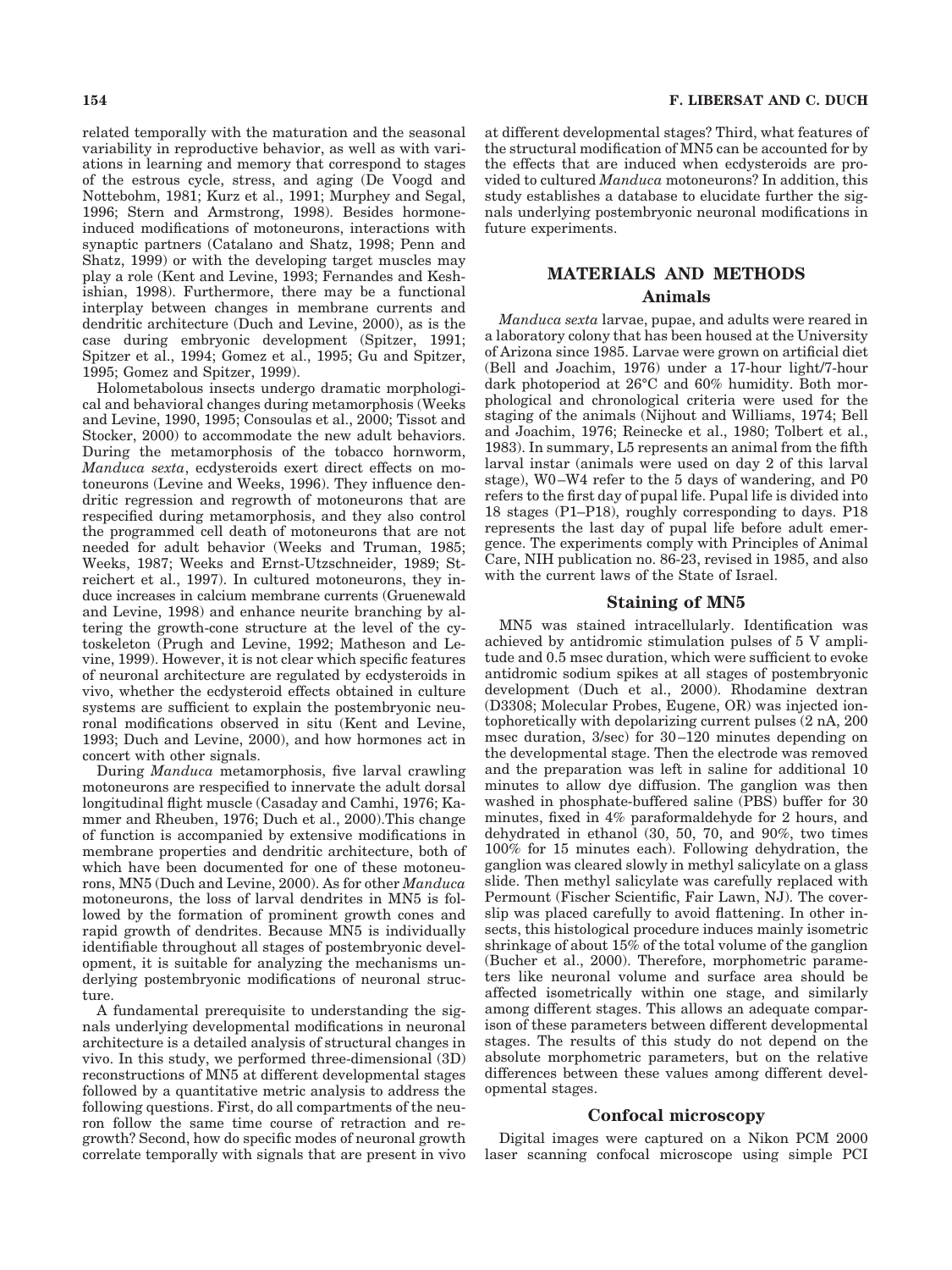

Fig. 1. General skeleton of MN5 and parameters used to describe the morphology of MN5. BR 1, branch order 1; node, branch point; ADJ, axon/dendrite junction. Specific parameters are quantified along the concentric circles used in the Sholl analysis or as a function of branch order (1–5).

(Compix, Cranberry Township, PA) as acquisition software. Preparations were scanned with a helium-neon laser line with an excitation maximum at 546 nm using a long-pass filter at 565 nm. All fields of view of MN5 in any given preparation were scanned at  $1 \mu m$  optical sections with a  $40\times$  oil immersion lens (NA 1.0; working distance 180  $\mu$ m). The distance between two pixels in the x and the y dimensions was  $0.31 \mu m$ . No deconvolution was applied.

#### **Reconstructions**

The neurons were reconstructed with a commercial 3D system (Neurolucida; Microbrightfield, Williston, VT). For the 3D image acquisition of MN5 at different developmental stages, a series of optical sections of  $1 \mu m$  thickness was acquired for each field of view (three to four fields). The image sequences were saved as TIFF files for subsequent 3D reconstruction. The portion of the neuron within a given field of view was reconstructed; then the tracing was exported and realigned in the x, y, and z dimensions to the next stack of images of the next field of view. Each fully reconstructed neuron consisted of a series of data points each of which was defined by the *x*, *y*, and *z* coordinates and the diameters of the tapered branch. The software Neuroexplorer (Microbrightfield) was used to compute various morphometric parameters.

#### **Quantitative morphometry**

MN5 is a monopolar neuron with a soma contralateral to the axon and dendritic tree (Figs. 1, 2). The soma is

located outside the neuropil on the edge of the ganglion. It is connected to the axon and the dendritic tree by a neurite, which we refer to as the link segment. The segment of the dendrite from its origin at the link segment or the axo-dendritic junction to the first node is called a first order branch. The daughter branches arising from the first node are second order branches, and so on (Fig. 1). It is important to note that, with this method of branch order assignment, the addition of an interstitial branch would increase the order of all the more distal branches that had already been there. The branches arising from a common first order branch constitute a dendritic tree. In our reconstructions of MN5, each dendritic segment gives rise to two daughter branches at a node. There are several dendritic trees arising from the link segment. The longest of these extends anteroposteriorly from the axo-dendritic junction and is individually identifiable among different preparation from one stage or from different stages. We took advantage of this feature to analyze the changes in dendritic architecture during regression and regrowth of this dendrite. For clarity, we will refer to this dendrite as the major dendrite.

Several parameters of the structure of MN5 were examined quantitatively, including the length of the longest axis and surface area of the soma, the length and diameter of the link segment, the total dendritic length, the total dendritic surface area, the average dendritic segment length, the number of nodes, the maximum tree order, and the maximum path distance (Uyling et al. 1986). The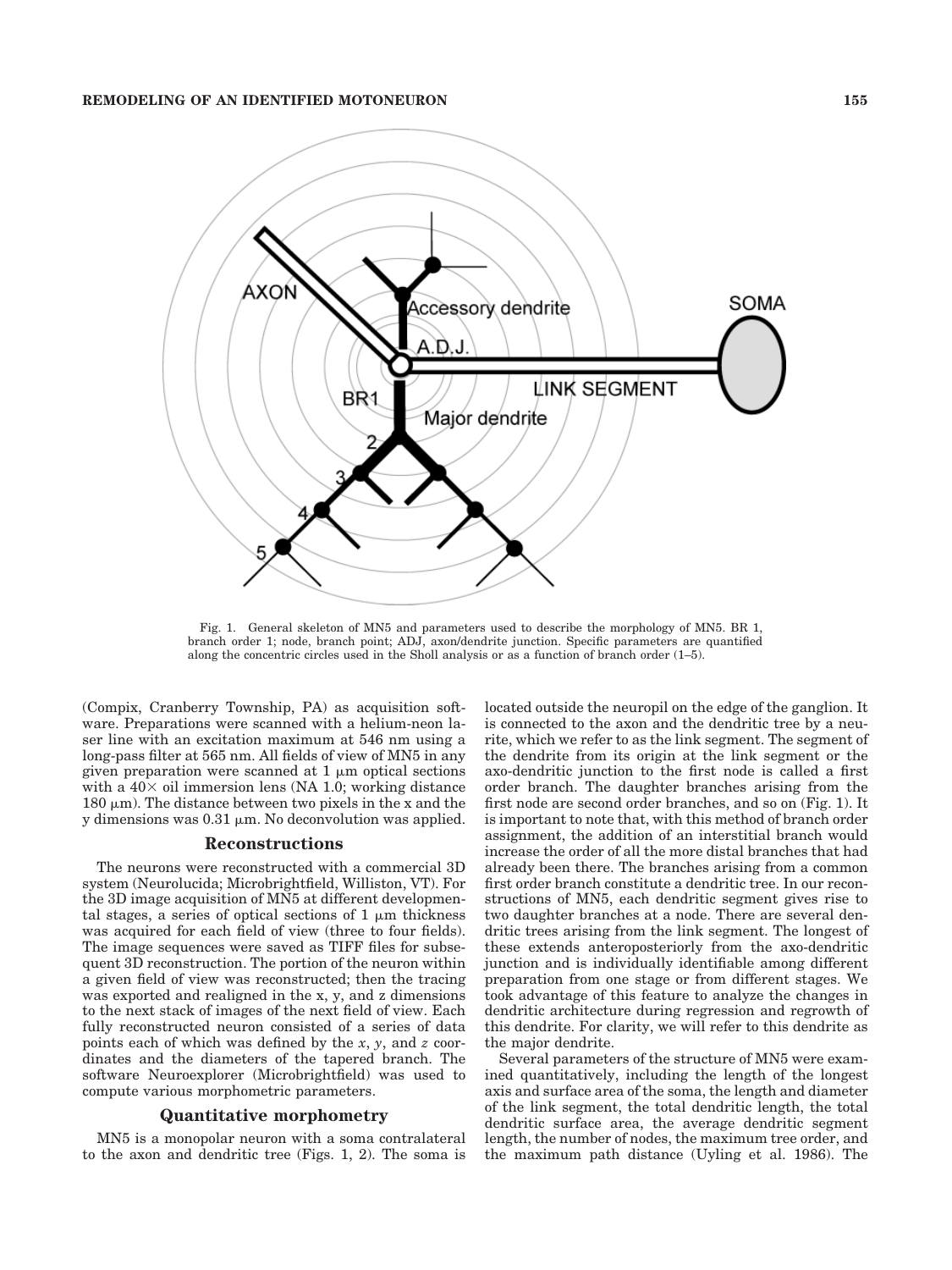

Fig. 2. Changes in the architecture of MN5 during development. Examples of the structure of MN5 at different developmental stages (11 stages are shown: W, wandering; P, pupae). Each neuron is a reconstruction from a stack of images taken with a confocal microscope. Scale bar =  $100 \,\mu$ m for all stages.

length, surface area, and volume of the dendritic branches were calculated by equations provided by Microbrightfield software. These values were exported to Excel software (Microsoft) and used for further computations.

The Sholl analysis measures the occurrence of a given metric parameter between two consecutive spherical shells (Sholl, 1953). All neurons were aligned to the node between the link segment, axon, and the root of the major dendrite; then concentric spheres, spaced 20  $\mu$ m apart, were centered at this alignment node (Fig. 1). The number of nodes within each sphere was measured.

### **RESULTS**

In the present study, we have examined the dendritic remodeling of an identified motoneuron during postembryonic development by reconstructing 35 samples of MN5 at 14 different developmental stages.

# **Overall structural changes in MN5**

MN5 undergoes severe dendritic regression during the end of larval and the first 2 days of pupal life (Duch and Levine, 2000) (Fig. 2). Dendritic regression is characterized by a significant loss of larval dendritic branches that starts at the second day of the wandering phase of the larval stage. Although the neuron loses many high order branches, the remaining branches become thicker and more compact compared with earlier larval stages (Fig. 2). The dendritic field reaches its maximum retraction during the pupal stages P1 and P2. The length of the major primary dendrite changes little (*y*-axis: larval 245 μm; W3 285 μm; P0 283 μm; P1 284  $\mu$ m), whereas the width of the dendritic field decreases during dendritic regression  $(x\text{-axis: } |arya|)$  160  $\mu$ m; W3 172  $\mu$ m; P0 50  $\mu$ m; P1 64  $\mu$ m). The width of the dendritic tree in the z-axis changes little during dendritic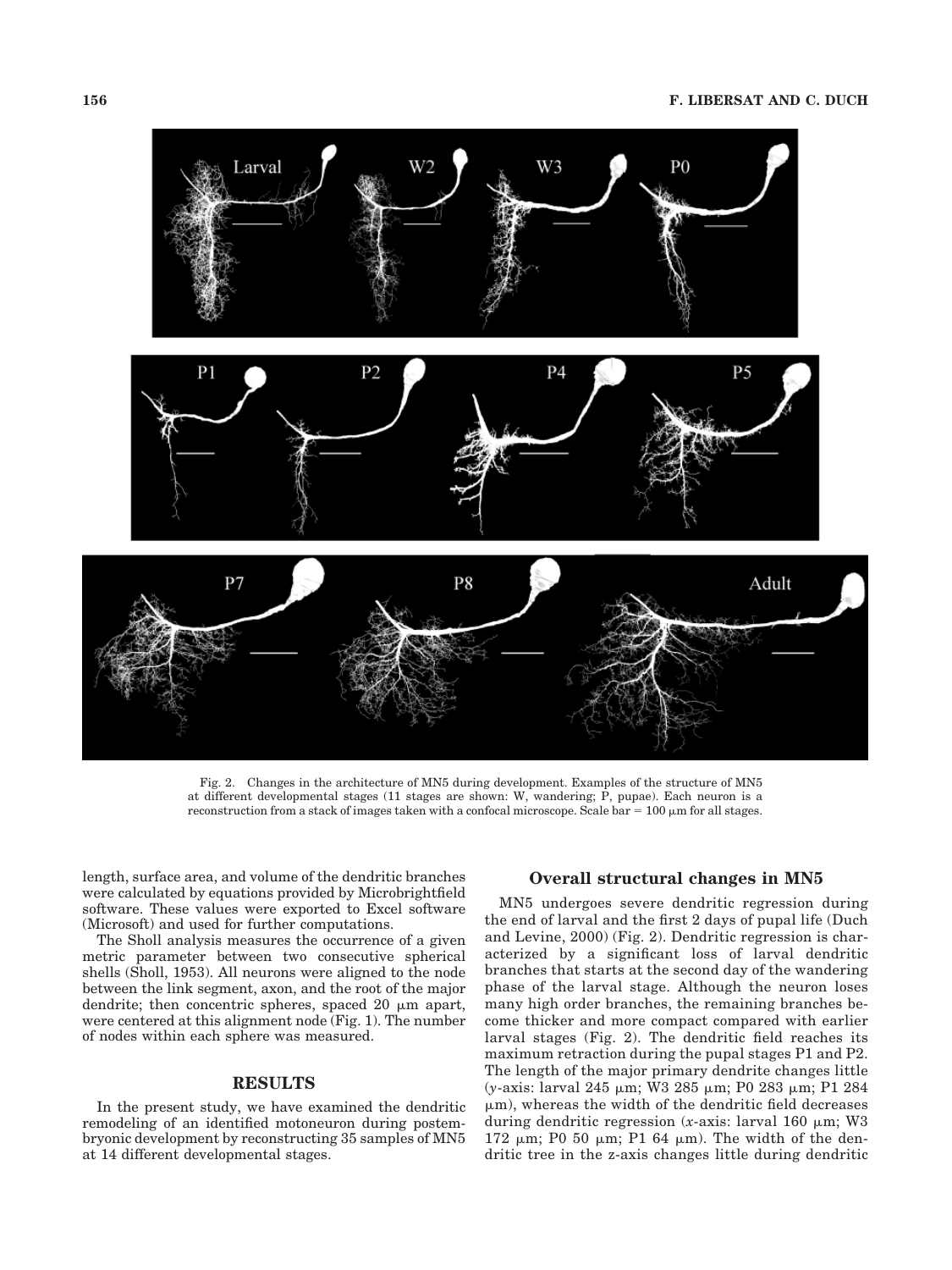

Fig. 3. Dendritic growth-cones. **A:** Extended focus image of an intracellular staining of MN5 at pupal stage P3. The dotted square indicates the dendritic region that is shown as a selective enlargement in **B**. Note that growth cones are located at the tips of all

dendrites. The dotted square indicates a single growth cone that is selectively enlarged in  $\overrightarrow{C}$ . Scale bar = 50  $\mu$ m in A, 10  $\mu$ m in B, 5  $\mu$ m in C.

regression but decreases between P0 and P1 stages (larval 71  $\mu$ m; W3 58  $\mu$ m; P0 61  $\mu$ m; P1 17  $\mu$ m).

Dendritic regression is followed by the formation of prominent growth-cone–like structures at the tips of all remaining dendrites (Fig. 3). The peak abundance in growth-cone formation lasts for about 3 days (number of growth cones: pupal stage P3,  $30 \pm 9$ ; P4,  $44 \pm 12$ ; P5,  $59 \pm 20$ , but some growth cones are detectable until pupal stage P6. This coincides in time with an increase in the systemic ecdysteroid titers during early pupal life (Bollenbacher et al., 1981; Riddiford, 1985). Two weeks of growth and branching of new adult dendrites (Fig. 2) follow the initial growth-cone formation. During the formation of the adult dendritic field, many high order branches are formed, and the density of dendrites within the bounding borders of the dendritic field increases markedly (Fig. 2). The length of the major primary dendrite changes little (*y*-axis: P1, 284 μm; P2, 241 μm; P5, 215 μm; P8, 232 μm; adult,  $332 \mu m$ ), but the width of the dendritic field increases during dendritic growth (*x*-axis: P1, 64  $\mu$ m; P2, 73  $\mu$ m; P5, 151  $\mu$ m; P8, 292  $\mu$ m; adult, 387  $\mu$ m). The width of the dendritic tree in the *z*-axis increases from P2 until adulthood (P1, 17  $\mu$ m; P2, 15  $\mu$ m; P3, 85  $\mu$ m; P4, 134  $\mu$ m; P5, 156  $\mu$ m; P8, 162  $\mu$ m; adult, 199  $\mu$ m).

Developmental changes in neuronal morphology are not restricted to specific parts of the cell, but the architecture of all major cell compartments (dendrites, link segment, cell body) is changed during metamorphosis. As the size of the ganglion increases, the length of the link segment increases, so that the distance between the soma and the axo-dendritic junction, where the major dendrite branches off the link segment, is increased continuously during pupal life. Simultaneously, the size of the soma increases markedly. An overlap of representative reconstructions of MN5 from the three most extreme postembryonic developmental stages (larva, P1, adult) illustrates the drastic

changes in the overall neuronal morphology. The length of the major dendrite changes very little; by contrast, the width of the dendritic field decreases threefold during regression and eightfold during regrowth (Fig. 4). The dramatic differences in tree structure among these three different developmental stages are illustrated by 2D dendrograms of the major dendrite (Fig. 5). The number of nodes decreases from roughly 1,850 at larval stage to 80 at the P1 stage and then increases to 2,500 in the adult stage.

Therefore, only 4% of the larval dendrites remain in the reduced dendritic field at stage P1. During regrowth, the number of dendrites increases 31-fold, and thus the adult dendritic field contains only 3% of the original larval dendrites. Accompanying this change in the number of nodes, the maximum branch order decreases from 77 in the larval stage to 18 at P1 stage and increases from 18 to 86 in the adult stage, showing that the complexity of the dendritic tree is rather similar in the larval and in the adult MN5 but that the adult tree contains mainly new dendritic branches.

Rotating MN5 around its *y*-axis reveals that the soma is offset from the dendritic arborizations in the *z*-axis (Fig. 6A). The dendritic tree occupies only  $105 \pm 40 \mu m$  (range among the different stages is  $15-199 \mu m$ ) in the *z*-axis. A comparison between reconstructions of MN5 from different animals of the same developmental stage indicates a relatively low morphological variability. The different preparations share a very similar dendritic geometry, although there is some variability in the precise dendritic branching patterns, which makes the identification of individual high order dendritic branches difficult (Fig. 6B). However, the variability of the main metric parameters, like the number of nodes and the surface area, is low enough to analyze the modes of growth of the different cell compartments quantitatively throughout all stages of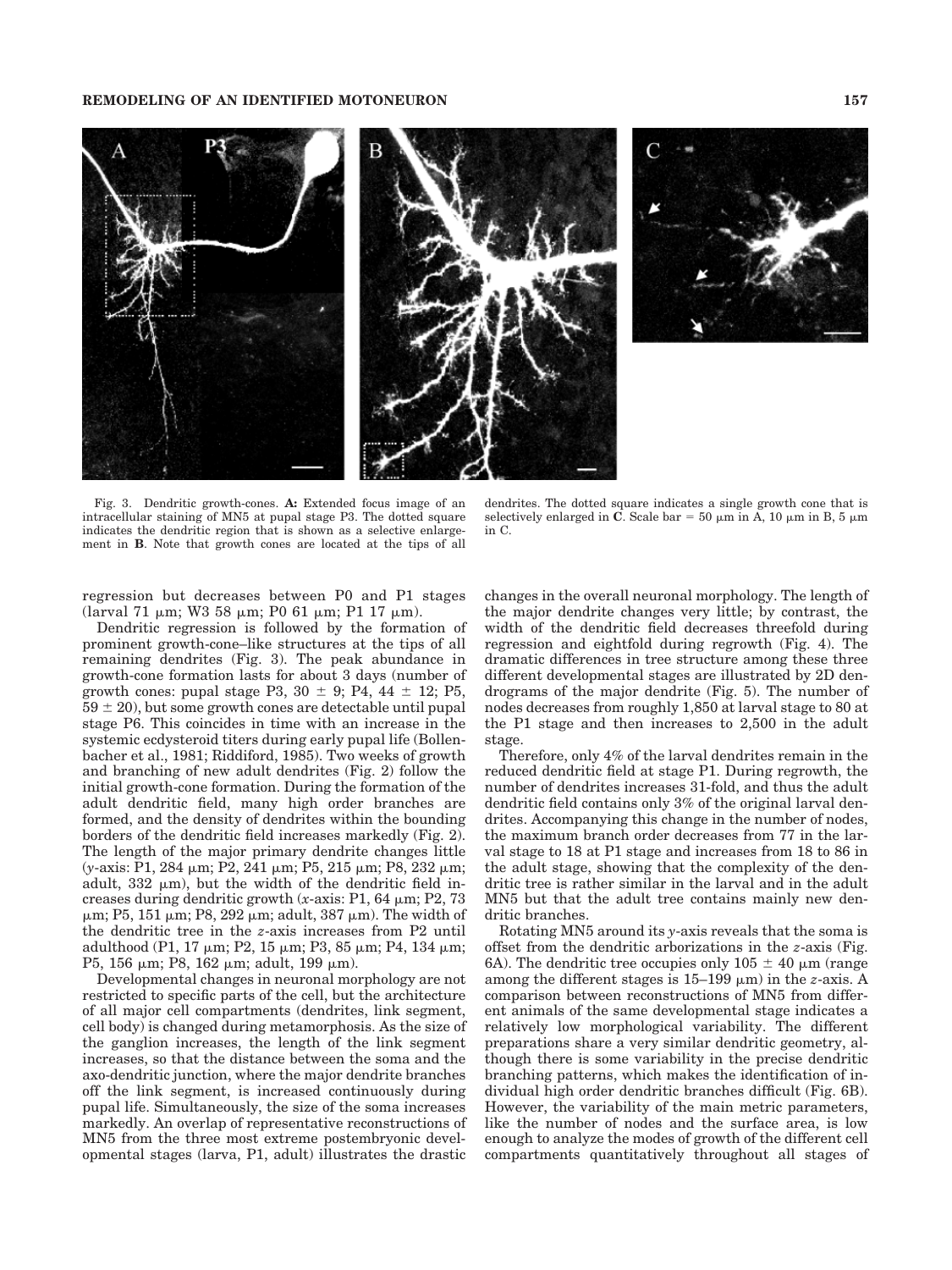

Fig. 4. The architecture of MN5 at three different developmental stages. The three examples of MN5 (larval stage in gold, pupal stage 1 in green, and adult stage in purple) and their respective dendritic

postembryonic development. For instance, for P0  $(n = 3)$ and P1 ( $n = 4$ ), the number of nodes is 496  $\pm$  68 (mean  $\pm$ SD) and 78  $\pm$  21 respectively, and the surface area is  $21,351 \pm 3,825$  and  $6,627 \pm 306$   $\mu$ m<sup>2</sup>, respectively. This shows that within just 1 day of postembryonic development, both the surface area and the number of dendrites change significantly (unpaired *t*-test;  $P \leq 0.05$ ).

# **Different compartments of MN5 are modified with different time courses**

The sizes of the soma and the link segment  $(n = 40)$ increase during both dendritic regression and dendritic growth (Fig. 7A). During dendritic regression, the length of the soma long axis increases by 60% from  $38 \pm 14 \mu m$ (L5) to 60  $\pm$  7  $\mu$ m (P0). In contrast, it remains relatively constant during the phase of the formation of growth cones (P1,  $54 \pm 19$  µm; P2,  $54 \pm 12$  µm; P3,  $64 \pm 6$  µm; P4,  $52 \pm 15$  µm). Then it increases again by 55% until P7 (93)  $\mu$ m) but does not change drastically between P7 and adulthood  $(82 \mu m)$ . Likewise, during dendritic regression, the surface area of the link segment increases by 115% from L5 to P0. In contrast, it remains relatively constant during the phase of the formation of growth cones from P1 to P5 and increases again by 70% until the adult stage (data not shown). Thus, the changes in somatic (Fig. 7A) and link segment surface area follow the same time course.

tree are aligned to the axo-dendritic junction, illustrating the dramatic changes in the architecture of MN5 during remodeling. Scale  $bar = 50 \mu m$ .

Furthermore, the increases in soma and link segment sizes are nonlinear. The two growth periods during late larval and midpupal life are interrupted by a phase during early pupal life (P2–P4) that is characterized by the formation of dendritic growth cones. In contrast to the soma and the link segment, the dendritic surface area decreases during the end of larval life and the first 2 days of pupal life by a factor 8 from 53,160  $\mu$ m<sup>2</sup> to 6,630  $\pm$  306  $\mu$ m<sup>2</sup> (Fig. 7B). From pupal stage P2 until adulthood, the dendritic surface area increases by a factor of 9.5 to reach a maximum of 63,140  $\mu$ m<sup>2</sup>. As a consequence of the modifications of the different compartments, the ratio of the dendritic to somatic membrane surface area is changed drastically during development (Fig. 7C). The larval dendritic tree decreases 30-fold during dendritic regression (0.7 for P2). In contrast, it increases only sevenfold during dendritic growth because the soma and the link segment also grow during this period. Therefore, the adult dendritic dominance is only 5 compared with the factor 20 in the larval MN5.

# **Changes in dendritic surface area are mainly caused by changes in the number of dendritic branches**

Changes in dendritic surface area are paralleled by changes in the numbers of nodes (Fig. 8). An eightfold decrease in dendritic surface area from roughly 53,000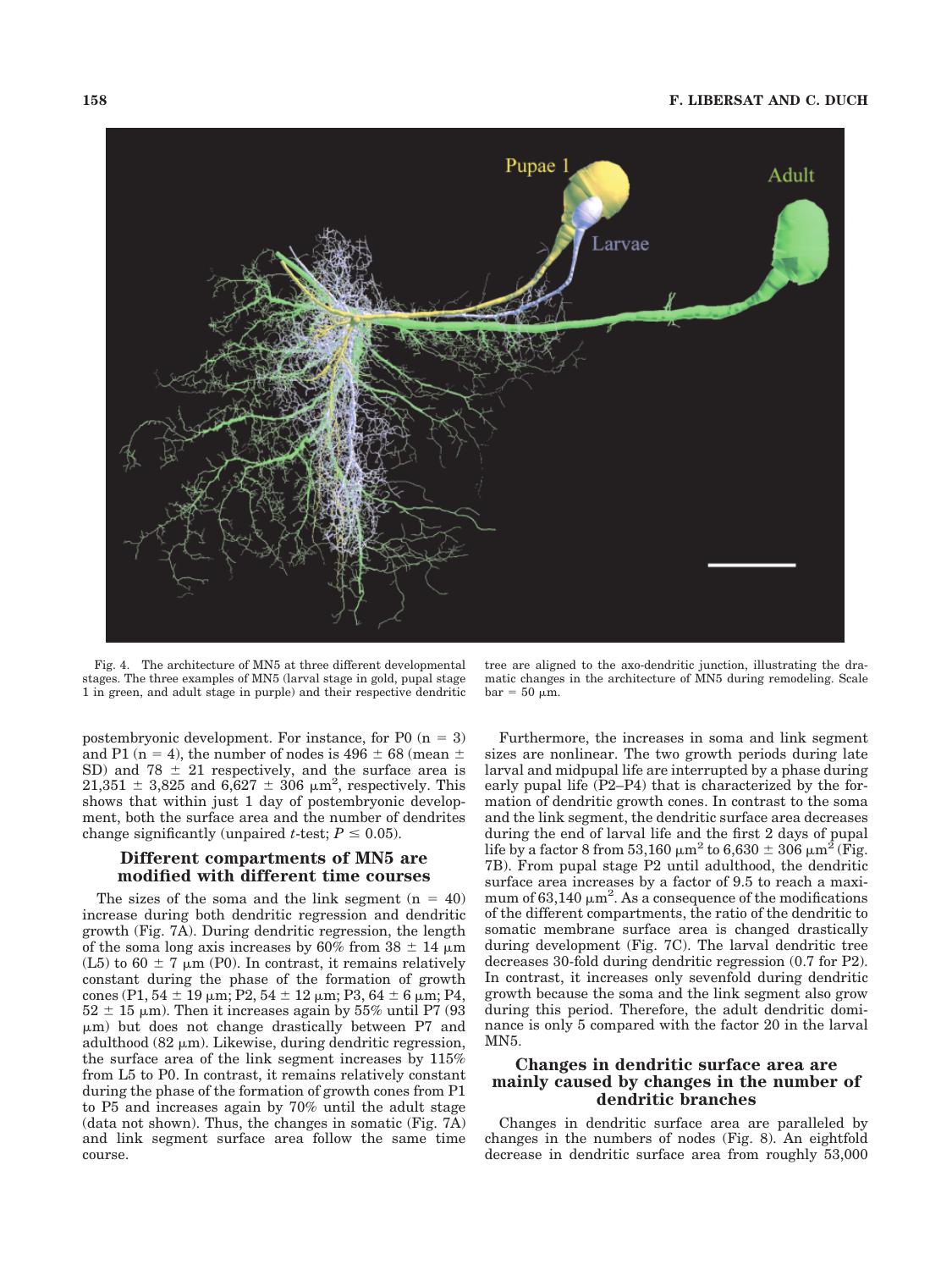

 $\boldsymbol{B}$ 

Pupae (P1)



 $\overline{C}$ 

Adult





Fig. 5. **A–C:** Two-dimensional tree diagrams of the dendritic branching patterns of the major dendritic tree from reconstructions of MN5 at the three most different stages of postembryonic development (larva, P1, adult) that are shown in Figure 4. The origin of each tree diagram represents the root of the major dendrite that branches from

the link segment. For each of the three developmental stages, each branch of the tree diagram resembles a dendritic branching point. The distance of each branching point and the length of each dendritic segment as measured along the path of the dendrite proximal to the node is indicated on the x-axis.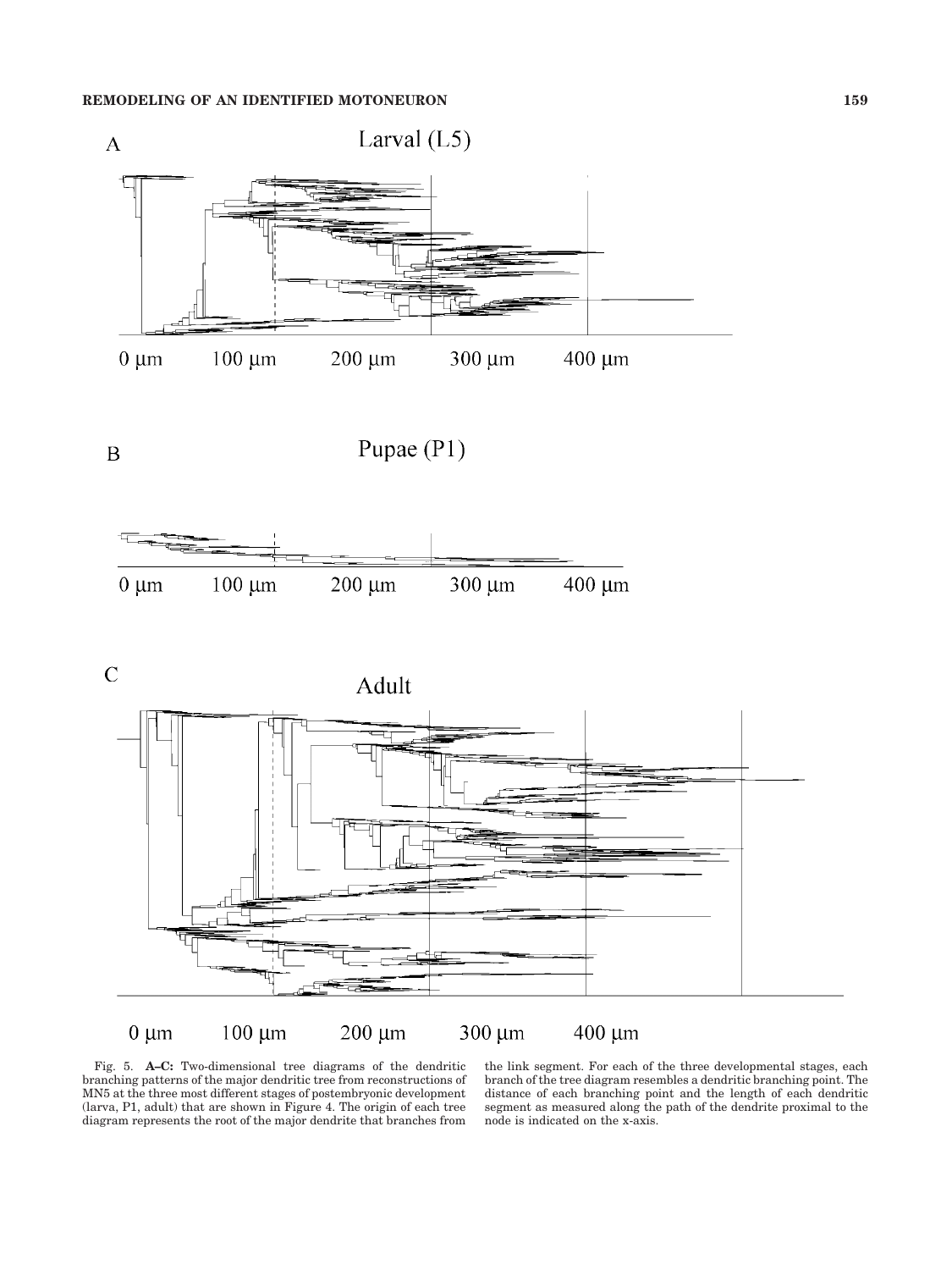

Fig. 6. **A:** Three different views of MN5 at pupal stage P8. The left image is a dorsal view of the neuron, the middle image is a dorsal view of the same neuron after a rotation of 45 degrees around the y-axis, and the right image is a dorsal view of the same neuron after a

rotation of 90 degrees. **B:** Three examples of MN5 reconstructed from stainings from three different animals of the same developmental stage, pupal stage P0. Scale bar =  $100 \mu m$  for all examples.

 $\mu$ m<sup>2</sup> to 6,500  $\mu$ m<sup>2</sup> during retraction is accompanied by a 22-fold decrease in the number of nodes from 1,850 to 78 between the larval stage and pupal stage P1 (Fig. 8). During regrowth, a roughly 10-fold increase in dendritic surface area is accompanied by a 30-fold increase in the number of nodes from 78 to 2,490 (Fig. 8). Both the dendritic surface area and the number of nodes remain relatively constant during the formation of growth cones (P2–P4).

During regression, the decrease in the number of nodes is correlated with a decrease in the branch complexity of the dendrite (Fig. 8). For instance, a decrease in branch complexity is expressed as a decrease in the maximum branch order in the regressing dendritic tree from 77 in the larval MN5 to  $18 \pm 9$  at the P1 stage (Fig. 8). During regrowth, the increase in the number of nodes is then correlated with an increase in branching order in the major dendritic tree. In addition, the maximum dendritic path length of the major dendrite decreases from  $410 \mu m$  $(L5)$  to 300  $\mu$ m (P2) during regression and increases to 500  $\mu$ m in the adult MN5. Therefore, the changes in the number of branches and in the branching order are also accompanied by changes in the length of the major dendrite, although the latter are less drastic by 1 order of magnitude.

# **The modes of dendritic retraction and growth**

Growth of the dendritic tree clearly involves the addition of new dendritic segments (new nodes). Does it also involve a net elongation of the dendritic segments between nodes? The total dendritic length (TDL) was defined as the sum of the length of all dendritic segments. The mean dendritic segment length (MDL) was defined as the average length of all individual dendritic segments of the tree. Whereas changes in TDL are dramatic, changes in the MDL are relatively small during both retraction and regrowth (Fig. 9). TDL decreases 10-fold during regression and increases 16-fold during regrowth. In contrast, MDL increases and decreases twofold during regression and regrowth, respectively. This finding shows that the size of the dendritic field is mainly changed by a successive loss of dendritic segments during retraction and a successive addition of new adult segments during the initial growth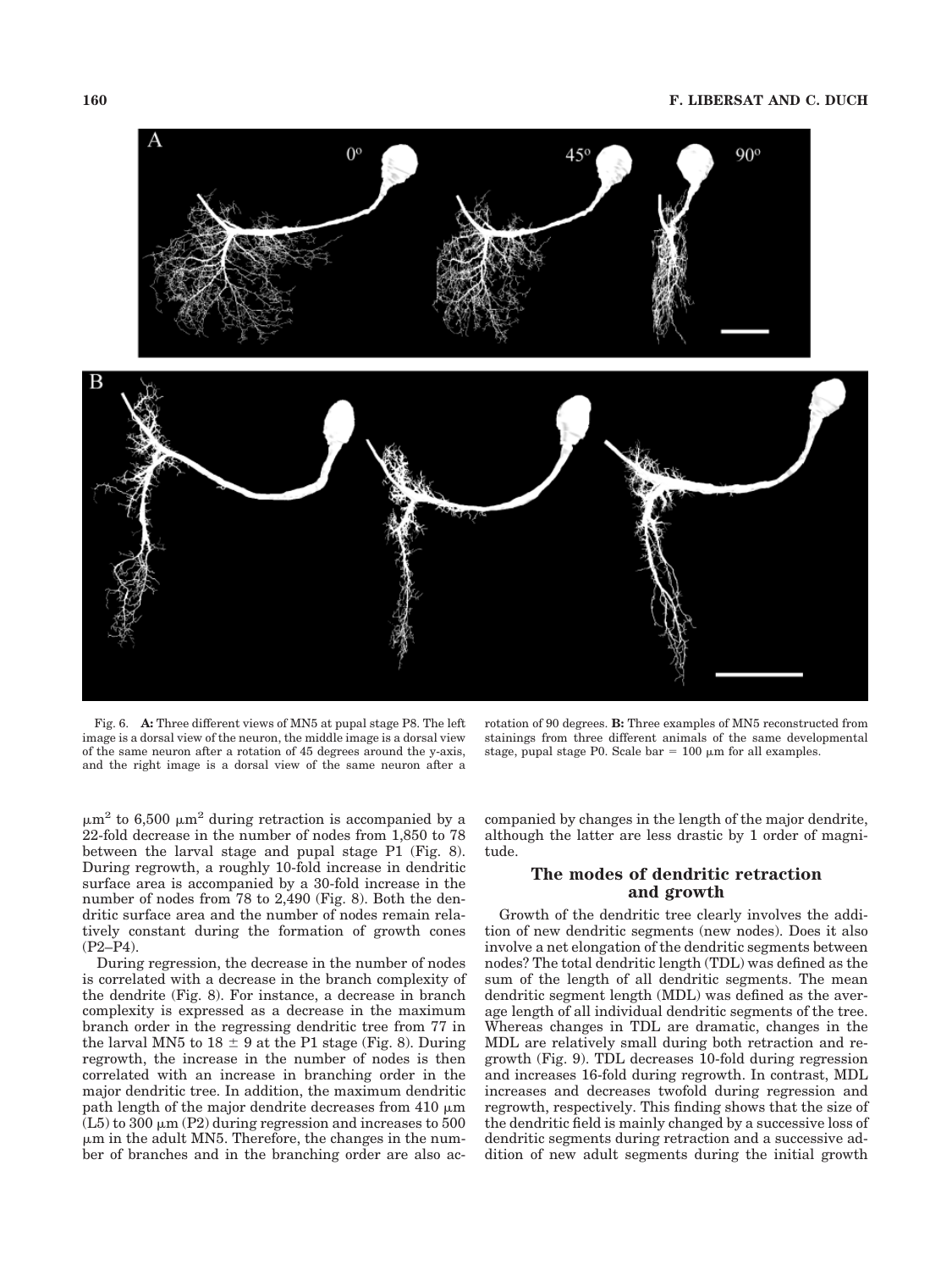

Fig. 7. Changes of the soma, the link segment, and the dendritic tree of MN5 during postembryonic development. **A:** Histogram of the soma surface area (gray bars) and line chart of the soma length throughout postembryonic development. **B:** Histogram of the dendritic surface area (gray bars) and line chart of the total dendritic length throughout postembryonic development. Both parameters decrease during late larval and early pupal life, remain unchanged during the pupal stages P1 to P4, and increase between pupal stage

P4 and adulthood. **C:** Relative changes in the sizes of the soma and the dendrites of MN5 during postembryonic development. Histogram of the somatic (white bars) and the dendritic surface area (gray bars) throughout postembryonic development. Both compartments changes their sizes with different time courses, resulting in a change in the ratio of dendritic to somatic surface during development, as shown by the black line chart.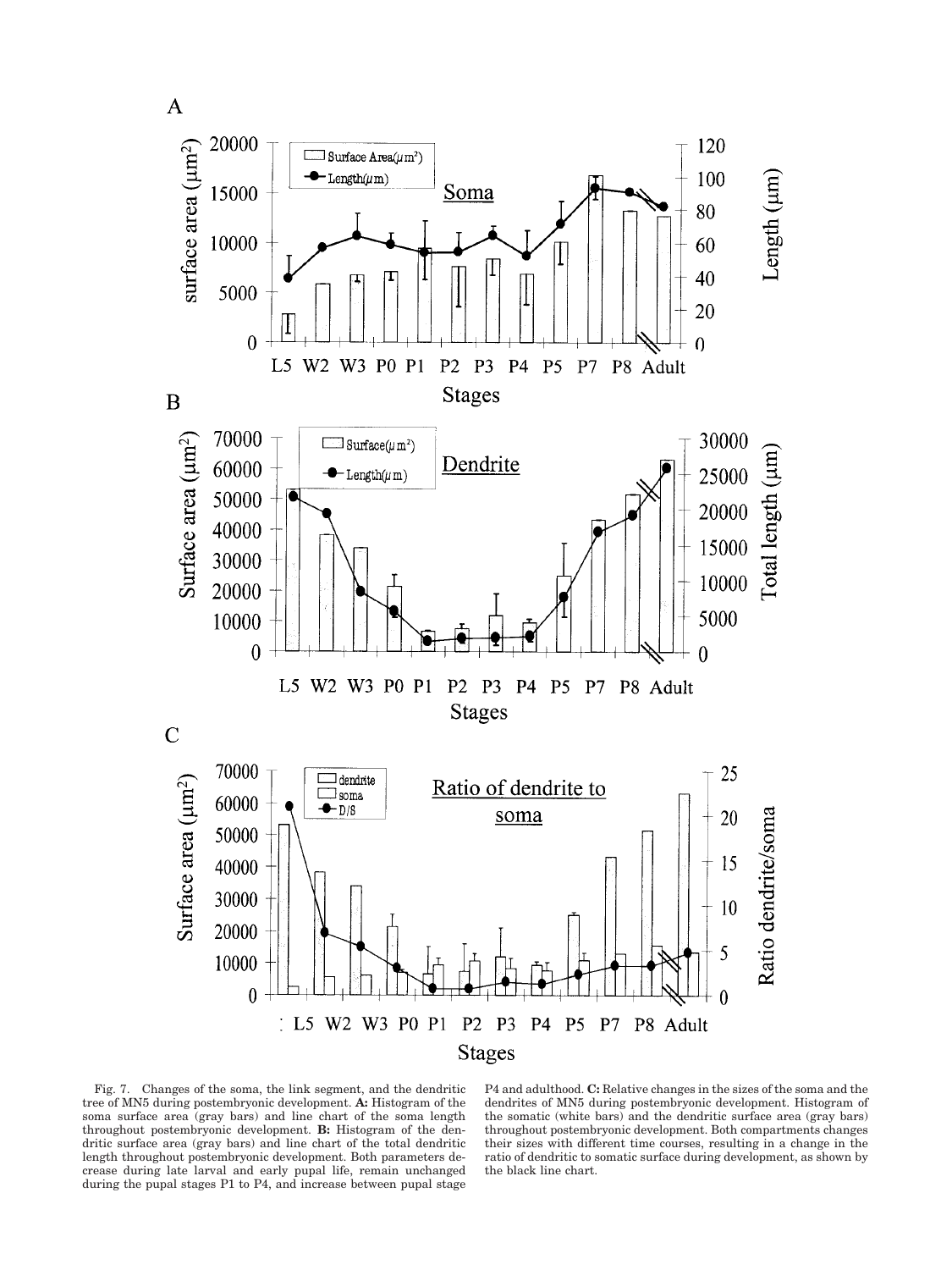

Fig. 8. Changes in the number of nodes and in branch order in the dendritic tree of MN5 during development. Bar graph showing the number of branching points (nodes) of the dendritic tree throughout postembryonic development (gray bars) and line graph showing the maximum branch order of the major dendritic tree throughout postembryonic development.

between pupal stages P1 and P8 rather than by major changes in the average length of the individual arborizations. Changes in TDL, MDL, and number of nodes are negligible during the phase of growth-cone formation between the pupal stages P1 and P4.

Most of the increase in TDL (1,200%) occurs during the initial phase of rapid dendritic growth between the pupal stages P4 and P8 (roughly 4 days in total). After about 50% of pupal life (at pupal stage P8), both the increase in the total dendritic length and the increase in the number of nodes are slowed down (Fig. 9). The remaining 21% of growth occurs during the second half of pupal life (roughly 10 days in total). Thus, the growth rate in TDL is significantly higher during the initial phase of dendritic growth than between pupal stage P8 and adulthood (Fig. 9).

Furthermore, between P4 and P8, MDL decreases from  $12.2 \pm 4.5$  to  $6.8 \pm 1.6$  µm and thus does not contribute to the rapid and large increase in TDL. Between P8 and adult, MDL further decreases from 6.8  $\pm$ 1.6 to 5  $\pm$  1.3 µm and also does not contribute to the additional 21% of increase in TDL. Given these observations, we define two distinct phases of dendritic growth during pupal development. A first phase consists of rapid growth and branching between the pupal stages P4 and P8 (growth phase I) during which the increases in both TDL (88%) and nodes (18-fold) and the decrease in MDL (45%) are large. The first phase occurs in the presence of dendritic growth cones (Fig. 3) and is characterized by a strong and rapid increase of TDL that is achieved almost exclusively by new branch addition. The second phase (growth phase II) is characterized by a slower increase in TDL (20%) and nodes (0.75-fold) and is accompanied by a smaller decrease increase in MDL (27%) (growth phase II). The second phase occurs in the absence of growth cones.

To test further whether this division into two phases reflects qualitatively different modes of dendritic growth, we combined Sholl and branch order analysis to examine the changes in the branching pattern during development. One important measure for testing where



Fig. 9. Changes in quantitative branching parameters of the major dendrite during regression and regrowth. Line chart of the total dendritic length (TDL, circles), the mean dendritic length (MDL, squares) and the number of nodes (triangles) throughout postembryonic development. To allow a graphic comparison of these three parameters within one chart, all results were normalized to the P1 stage. The values of TDL, MDL, and number of nodes at the most regressed stage, pupal stage P1, were defined as 1. Both dendritic regression and dendritic growth are characterized by large changes in TDL and in the number of nodes, but MDL remains largely unchanged throughout development.

new dendrites are added is the frequency distribution of branch order at different stages (Fig. 10A). During growth phase I (P4 –P8), nodes are concentrated from branch order 1 to 40 (Fig. 10A), and the total number of branches increases within this range. In contrast, during growth phase II (P8 –adult), a large proportion of nodes is added to the high branch order  $(40-80)$ , whereas the number of nodes at the lower branch order  $(0-40)$  does not increase (in fact it appears to decrease). This finding indicates that, during growth phase II, most new branching occurs at the high branch order at the perimeter of the dendritic field.

To gather further support for this hypothesis, we analyzed the spatial distribution of nodes relative to the ADJ using the Sholl method (Fig. 10B) and determined how this distribution is changed during development (Sholl, 1953; see also Materials and Methods). From P1 to P4, the spatial distribution of the number of nodes changes very little, and most nodes are concentrated at a distance of 0 and 100  $\mu$ m from the ADJ (not shown). From P5 to P8, the number of nodes is distributed evenly throughout the Sholl spheres between 20 to 180  $\mu$ m, indicating the addition of new branches at multiple sites of the dendritic arborization. From stage P8 to adulthood, the most prominent increase of new nodes occurs at the perimeter of the dendritic field. For instance, about 400 new nodes are added in the Sholl distance range of  $200-320 \mu m$ , indicating a period of mainly terminal branching (Fig. 10B). As shown in Figure 9, during growth, the mean dendritic length remains relatively constant. A stable MDL of all dendrites throughout pupal life could result either from a constant MDL throughout all branch orders and all stages or from an increase of MDL in low branch orders with a simultaneous increase of MDL in high branch orders, or vice versa. To distinguish between these possibilities, MDL was examined as a function of branch order in the major dendritic tree (Fig. 10C). During growth, the mean dendritic length remains relatively constant at increasing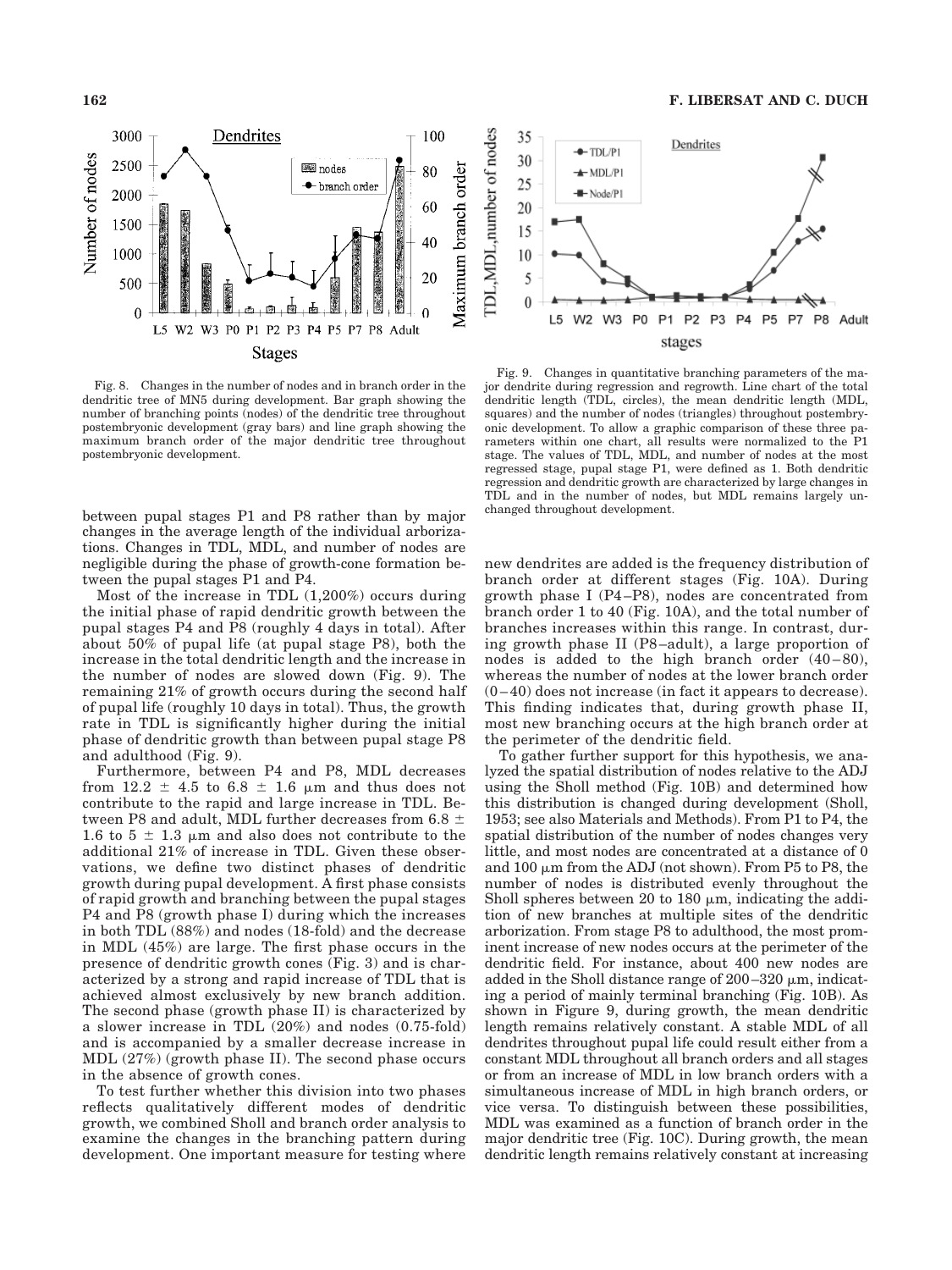

Fig. 10. Distribution of nodes using branch order analysis and Sholl analysis. **A:** Distribution of the nodes as a function of branch order during dendritic regrowth represented for four different developmental stages (P5, P7, P8, adult). Note the drastic increase in the number of high order branches between P8 and adult stages. **B:** The distribution of nodes along the dendritic field (Sholl analysis) is represented for the same four developmental stages (P5, P7, P8, adult) as in A. For that between the stages P8 and adult, numerous branches are added in the periphery of the dendritic tree, at a distance of  $220-320$   $\mu$ m from the ADJ. C: Distribution of the mean dendritic segment length (MDL) as a function of branch order during dendritic regrowth shown for the same four developmental stages as in A and B (P5, P7, P8, adult).

branch orders throughout the tree for a given stage and changes little between stages. This further confirms that growth of the dendritic tree involves the addition of new dendritic segments (new nodes) without an elongation of the dendritic segments between nodes, regardless of the branch order.

#### **DISCUSSION**

## **Dendritic regression versus cell body growth**

Late larval and early pupal life is characterized by drastic dendritic regression of MN5 with simultaneous growth of the cell body and the link segment. The eightfold decrease in dendritic surface area is due to a gradual loss of high order branches (orders 50–100) until the nodes are distributed in the branch orders 1–40 only. Although the mean length of all remaining branches is slightly decreased, retraction is mostly achieved by a reduction in the number of branches and not by shortening of the branches. The onset of dendritic regression and the parallel increase in the size of the cell body coincide in time with a brief increase in the systemic ecdysteroid titers, called the prepupal peak (Bollenbacher et al., 1981). For other *Manduca* motoneurons, it has been suggested that dendritic regression might be mediated by 20E (Weeks and Truman, 1985; Weeks, 1987; Weeks and Ernst-Utzschneider, 1989).

In *Drosophila* "broad-complex" mutants, in which the early ecdysone response genes are affected, cell body growth of motoneurons is decreased during early pupal stages (Consoulas, personal communication). Therefore, 20E is a likely signal for both dendritic regression and simultaneous cell body growth in MN5. This suggests that different cell compartments may respond differently to the same hormonal signal. A differential response to a single signal was also observed in oxytocin neurons of the supraoptic and the paraventricular nuclei (Stern and Armstrong, 1998) where lactation induces dendritic retraction with a simultaneous increase in the soma long axis and the soma surface area. A possible reason for an enlargement of the cell body during the retraction of dendrites is that the amount of dendritic membrane might be limited by intrinsic factors. In support of this hypothesis, in crickets, sensory deprivation induces dendritic growth of the medial dendrites and a concomitant decrease of the lateral dendrites of an auditory interneuron (Hoy et al. 1985). In the case of MN5, a possible mechanism for the expansion of the soma and the link segment might be membrane and cytoplasmatic incorporation from the regressing dendrites, but we have no experimental evidence for this hypothesis.

# **Ecdysteroid- induced formation of growth cones is a prerequisite for dendritic branching**

The next 2–3 days (late P2 to early P4) of pupal development are characterized by the formation of dendritic growth cones. Neither the cell surface area, nor the number of branching points, nor the surface area of the cell body or the link segment is changed significantly during this time. This indicates that the formation of growth cones is a prerequisite for further dendritic growth and that growth of all central cell compartments is arrested during this phase. The formation of growth cones coincides with the rising phase of the second peak of systemic ecdysteroid titers (Bollenbacher et al., 1981). In vitro, 20E increases the complexity of growth cones (Matheson and Levine, 1999), suggesting that their formation in MN5 in vivo may be induced by the rising systemic ecdysteroid titers between the pupal stages P2 and P4.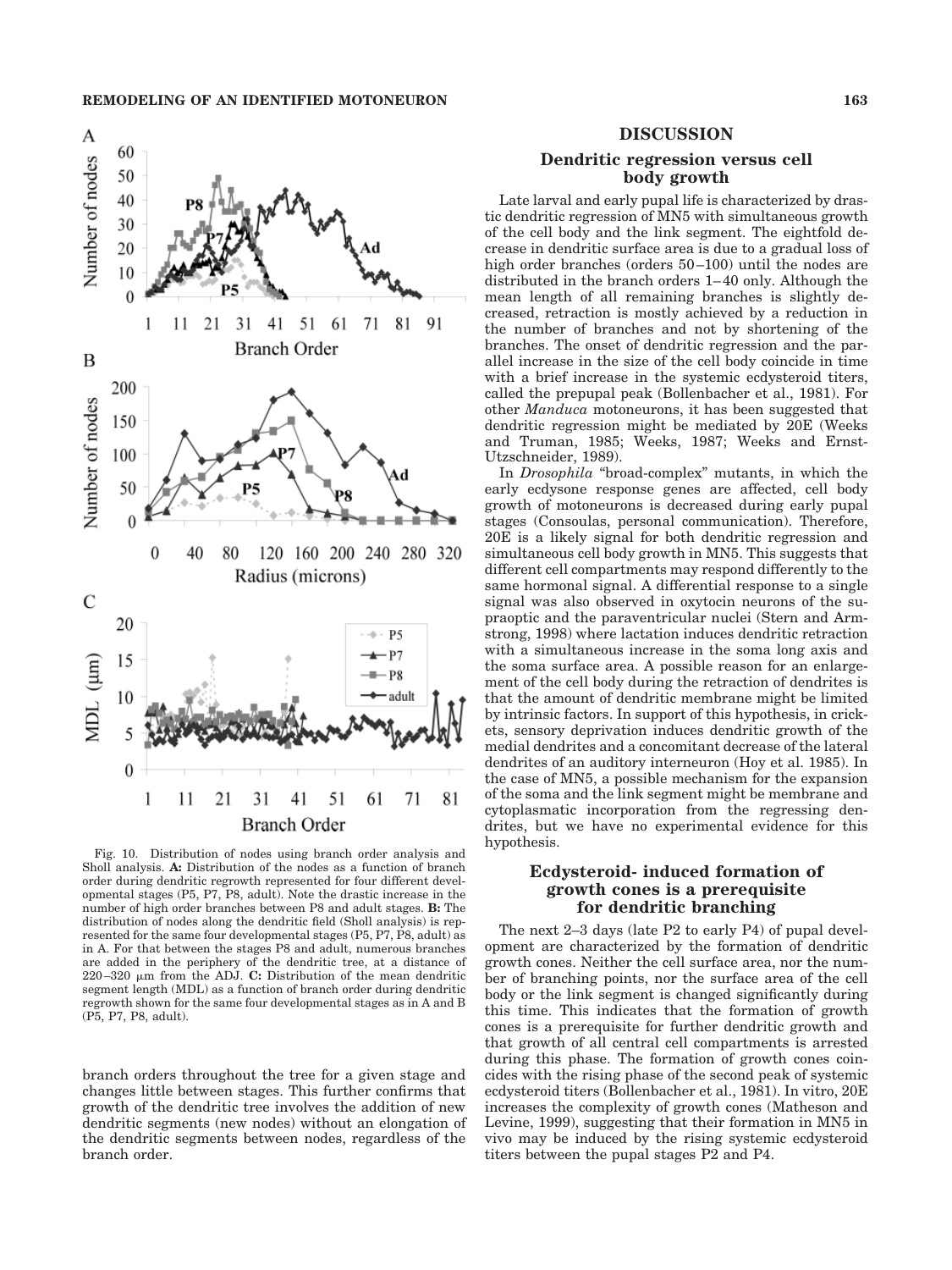Growth-cone formation is followed by a first phase of dendritic growth (stage P4–P8), during which the increase in surface area is associated with an increase in dendritic branching (number of nodes). In general, neuronal branching following growth-cone formation can occur in two different modes or a combination of both: growth-cone branching, which occurs either at the tips of the processes (splitting) or behind the growth cone (delayed branching; Acebes and Ferrus, 2000). In MN5 in vivo, the most rapid rate of increases in the number of dendritic branching points and surface area occurs during growth phase I, when growth cones are present at the tips of all dendrites. Although growth cones are rarely observed along the length of the dendritic branches, branch order analysis indicates the formation of new branches at lower branch orders from 1 to 20.

In addition, Sholl analysis indicates the presence of new nodes in the proximal portion of the dendritic tree at a distance range between 0 and 200  $\mu$ m. This suggests that although splitting may prevail during growth phase I, some delayed branching occurs as well. As in several other in vitro systems (*Drosophila*: Kim and Wu, 1987; rat sympathetic and parasympathetic neurons: Bray, 1973; crayfish: Egid and Lnenicka, 1993), cultured *Manduca* motoneurons form new branches mostly at the growth-cone tip and 20E increases the number of branches added (Matheson and Levine, 1999). The rising ecdysteroid titer between the pupal stages P2 and P8 (Bollenbacher et al., 1981; Warren and Gilbert, 1986) may induce the rapid dendritic growth that is characteristic of growth phase I by enhancing growth-cone branching in a similar fashion as it does in vitro (Prugh et al, 1992; Matheson and Levine, 1999).

# **Putative signals for the growth of high order branches during late pupal life**

In contrast to the rapid growth and branching characteristic for phase I, during phase II, the formation of new branches occurs in the absence of growth cones. Growth cones are present at the tips of the dendrites until pupal stage P6, and a few can occasionally be observed until pupal stage P8, but no growth cones are found at later stages. Therefore, the mode of dendritic field growth is qualitatively different during the second 50% of pupal development. In the absence of growth cones, neuronal branching can occur in two different modes or a combination of both: 1) formation of new branches at the terminals; or (2) interstitial or preterminal branching (Acebes and Ferrus, 2000). During growth phase II (P8–adult), a large proportion of nodes is added to high branch orders (40–80), whereas the number of nodes at lower branch orders (1–40) does not increase. (In fact it appears to decrease.) A decrease in the number of branches at lower branch orders (0–40) is incompatible with interstitial branching. Furthermore, the average segment length decreases little, and the distribution of the mean dendritic length (MDL) along the branch order stays constant as new branches are added. One should expect a major change in MDL if interstitial branching occurred. In addition, most new branches are added at the periphery of the dendritic field, as shown by the Sholl analysis. This indicates that terminal branching in high branch orders at the perimeter of the dendritic field occurs at a much higher rate than interstitial branching.

It appears plausible that, during the final structural refinement of MN5, the overall hormonal control might be replaced by more specific signals. High order branches at the perimeter of the dendritic field receive probably most of the synaptic input during the final integration of MN5 into the new flight motor circuits. Therefore, the contact with or the activity of presynaptic partners might induce the outgrowth of the high order branches. Deafferentation has been reported to cause reduction of specific portions of the dendritic tree of an identified motoneuron in *Manduca* (Kent and Levine, 1993) and prevents the formation of high order dendritic branches during dendritic maturation of cockroach cercal giant interneurons (Mizrahi and Libersat, in press).

In vertebrates' tectal neurons, branch addition and retraction govern the maturation of dendritic trees. There, a first phase of rapid growth and branching is followed by a second phase of slower growth (Cline, 2001), similar to our observations on MN5.During the second phase, branching occurs mostly at the tips of the terminal branches of the tree, and synaptic activity stabilizes dendritic structure (Cline, 2001). This further supports the hypothesis that, during growth phase II, the addition of high order branches to the perimeter of the dendritic field of MN5 might require synaptic activity. In MN5, the initial phase of strong dendritic growth is accompanied by a significant reduction in MDL. In contrast, in embryonic *Xenopus* retinal neurons, the percentage of short axonal branches decreases slightly, but the relative number of long branches increases significantly during the first 3 days of rapid new branch formation (Zou and Cline, 1996). This indicates that different types of neurons might follow different schemes in changing the average branch length during new branch formation.

#### **Putative signals for the cessation of growthcone branching**

The cessation of both growth-cone branching and increases in cell body and link segment surface area might simply be due to the falling systemic ecdysteroid titers after pupal stage P8 (Bollenbacher et al., 1981). Alternatively, additional signals might be necessary for the collapse of growth cones and the cessation of soma growth. Interestingly, the switch between growth phases I and II coincides temporally with the occurrence of  $Ca^{2+}$  spikes in MN5, which are allowed by a delay of several days between the development of the adult  $Ca^{2+}$  currents and the subsequent increase in  $K^+$  currents (Duch and Levine, 2000). These  $Ca^{2+}$  spikes occur spontaneously and can be evoked by sensory stimulation (Duch and Levine, 2000), suggesting that they occur during normal development. Furthermore, single calcium spikes lead to significant increases in the cytosolic calcium concentrations in the dendrites and the soma of MN5 (Duch and Levine, 2002). In culture systems, low levels of  $Ca^{2+}$  promote, but high levels of  $Ca^{2+}$  influx inhibit growth-cone extension and branching (Kater et al., 1988; Kater and Mills, 1991). During embryonic spinal cord development,  $Ca^{2+}$  elevations in the growth cones inhibit neuronal outgrowth, and large elevations in internal calcium occur at pausing sites (Gomez and Spitzer, 1999), causing an increase in the activity of calcineurin (Lautermilch and Spitzer, 2000).

In the developing *Xenopus* optic tectum, calcium/ calmodulin-sensitive kinase II is required to limit neuronal growth (Zou and Cline, 1999). Thus, the  $Ca^{2+}$  spikes in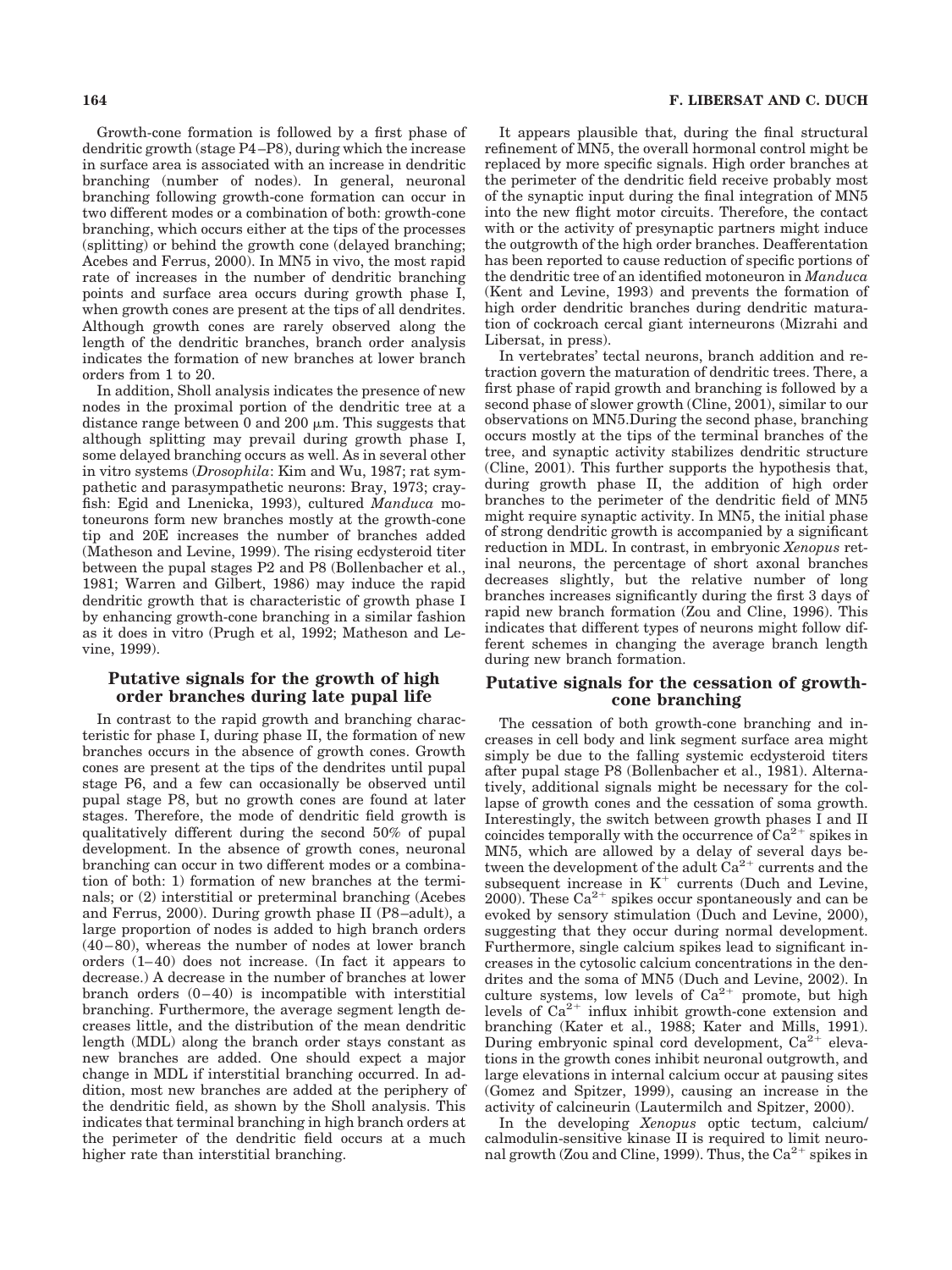#### **REMODELING OF AN IDENTIFIED MOTONEURON 165**

MN5 might function as stop signals for growth-cone branching by modulating  $Ca^{2+}$ -sensitive enzymes that affect the cytoskeleton. Blocking  $Ca^{2+}$  currents during normal development can test the possible role of  $Ca^{2+}$  entry in the cessation of growth-cone-mediated dendritic branching. Manipulating synaptic input to MN5 during normal development can test the possible role of synaptic interactions. Our morphometric database of MN5 will serve as a backbone to evaluate the effects of such manipulations to provide further insights into the control of dendritic development.

# **ACKNOWLEDGMENTS**

We thank R.B. Levine and A. Mizrahi for editing and critical reading of the manuscript. The staining and imaging of neurons were performed in the laboratory of R.B. Levine at the University of Arizona, Tucson. The reconstructions and the morphometric analysis of neurons were performed in the laboratory of F. Libersat at Ben Gurion University, Beer Sheva. We thank Lior Rosenberg for help with the reconstructions of the neurons. F. Libersat was the recipient of grants 335/00-1 from the Israel Science Foundation and a grant from the Yael Foundation, R.B. Levine was the recipient of grant NS28495 from the NIH, and C. Duch was supported by fellowships from the Deutsche Forschungsgemeinschaft (DU 331/2-1 and DU331/2-2).

# **LITERATURE CITED**

- Acebes A, Ferrus A. 2000. Cellular and molecular features of axon collaterals and dendrites. Trends Neurosci 23:557–565.
- Arnold AP, Gorski RA. 1984. Gonadal steroid induction of structural sex differences in the central nervous system. Annu Rev Neurosci 7:413– 442.
- Bell RA, Joachim FA. 1976. Techniques for rearing laboratory colonies of tobacco hornworms and pink ballworms. Ann Entomol Soc Am 69:365– 373.
- Bollenbacher WE, Smith SL, Goodman W, Gilbert LI. 1981. Ecdysteroid titer during the larval-pupal-adult development of the tobacco hornworm, *Manduca sexta*. Gen Comp Endocrinol 44:302–306.
- Bray D. 1973. Branching patterns of individual sympathetic neurons in culture. J Cell Biol 56:702–712.
- Bucher D, Scholz M, Stetter M, Obermayer K, Pflueger HJ. 2000. Correlation methods for three-dimensional reconstructions from confocal images: I. Tissue shrinkage and axial scaling. J Neurosci Methods 100:135–143.
- Casadey GB, Camhi JM. 1976. Metamorphosis of flight motoneurons in the moth, *Manduca sexta*. J Comp Physiol [A] 112:143–158.
- Catalano SM, Shatz CJ. 1998. Activity-dependent cortical target selection by thalamic axons. Science 281:559–562.
- Cline HT. 2001. Dendritic arbor development and synaptogenesis. Curr Opin Neurobiol 11:118–26.
- Consoulas C, Duch C, Bayline RJ, Levine RB. 2000. Behavioral transformations during metamorphosis: remodeling of neural and motor systems. Brain Res Bull 53:571–583.
- DeVoogd T, Nottebohm F. 1981. Gonadal hormones induces dendritic growth in the adult avian brain. Science 214:202–204.
- Duch C, Levine RB. 2000. Remodeling of membrane properties and dendritic architecture accompanies the postembryonic conversion of a slow into a fast motoneuron. J Neurosci 20:6950–6961.
- Duch C, Levine RB. 2002. Changes in calcium signaling during postembryonic dendritic growth in *Manduca sexta*. J Neurophysiol 87:1415– 1425.
- Duch C, Bayline RJ, Levine RB. 2000. Postembryonic development of the dorsal longitudinal flight muscle and its innervation in *Manduca sexta*. J Comp Neurol 422:1–17.
- Egid K, Lnenicka GA. 1993. Regeneration from crayfish phasic and tonic motor axons in vitro. J Neurobiol 24:1111–1120.
- Fernandes JJ, Keshishian, H. 1998. Nerve-muscle interactions during flight muscle development in *Drosophila*. Development 125:1769– 1779.
- Gomez TM, Spitzer NC. 1999. In vivo regulation of axon extension and pathfinding by growth-cone calcium transients. Nature 397:350–355.
- Gomez TM, Snow DM, Letourneau PC. 1995. Characterization of spontaneous calcium transients in nerve growth-cones and their effects on growth-cone migration. Neuron 14:1233–1246.
- Gruenewald B, Levine RB. 1998. Ecdysteroid control of ionic current development in *Manduca* thoracic leg motoneurons. J Neurobiol 37:211– 223.
- Gu X, Spitzer NC. 1995. Distinct aspects of neuronal differentiation encoded by frequency of spontaneous calcium transients. Nature 375: 784–787.
- Hoy RR, Nolen TG, Casaday GC. 1985. Dendritic sprouting and compensatory synaptogenesis in an identified interneuron follow auditory deprivation in a cricket. Proc Natl Acad Sci U S A 82:7772–7776
- Kammer AE, Rheuben MB. 1976. Adult motor patterns produced by the moth pupae during development. J Exp Biol 65:65–84.
- Kater SB, Mattson MP, Cohan C, Connor J. 1988. Calcium regulation of neuronal growth. Trends Neurosci 11:315–321.
- Kater SB, Mills LR. 1991. Regulation of growth cone behavior by calcium. J Neurosci 11:891–899.
- Kent KS, Levine RB. 1993. Dendritic reorganization of an identified neuron during metamorphosis of the moth *Manduca sexta*: the influence of interactions with the periphery. J Neurobiol 24:1–22.
- Kim YT, Wu CF. 1987. Reversible blockage of neurite development and growth cone formation in neuronal cultures of a temperature-sensitive mutant of *Drosophila*. J Neurosci 12:1382–1393.
- Kurz EM, Sengelaub DR, Arnold AP. 1991. Androgens regulate the dendritic length of mammalian motoneurons in adulthood. Science 232: 395–398.
- Lautermilch NJ, Spitzer NC. 2000. Regulation of calcineurin by growth cone calcium waves controls neurite extension. J Neurosci 20:315–325.
- Levine RB, Weeks JC. 1996. Cell culture approaches to understand the action of steroid hormones on the insect nervous system. Dev Neurosci 18:73–86.
- Mainen ZF, Sejnowski T. 1996. Influence of dendritic structure on firing pattern in model neocortical neurons. Nature 382:363–366
- Matheson SF, Levine RB. 1999. Steroid hormone enhancement of neurite outgrowth in identified insect motoneurons involves specific effects on growth cone form and function. J Neurobiol 38:27–45.
- Murphey DD, Segal M. 1996. Regulation of dendritic spine density in cultured rat hippocampal neurons by steroid hormones. J Neurosci 16:4059–4068.
- Nijhout HF, Williams CM. 1974 Control of moulting and metamorphosis in the tobacco hornworm, *Manduca sexta* (L): growth of the last instar and the decision to pupate. J Exp Biol 61:481–491.
- Penn AA, Shatz CJ. 1999. Brain waves and brain wiring: the role of endogenous and sensory-driven neural activity in development. Pediatr Res 4:447–458.
- Prugh JK Della Croce, Levine RB. 1992. Effects of the steroid hormone, 20-hydroxyecdysone, on the growth of neurites by identified insect motoneurons *in vitro.* Dev Biol 154:331–347.
- Reinecke JP, Bruckner JS, Grugel SR. 1980. Life cycle of laboratory reared tobacco hornworms, *Manduca sexta*, a study of development and behavior using time lapse cinematography. Biol Bull 158:129–140.
- Riddiford LM. 1985. Hormone action at the cellular level. In: Kerkut GA, Gilbert LI, editors. Comprehensive insect physiology, biochemistry, and pharmacology, vol 8. New York: Pergamon. p 37–84.
- Scott EK, Luo L. 2001. How do dendrites take their shape? Nat Neurosci 4:359–365.
- Sholl DA. 1953. Dendritic organization in the neurons of the visual cortex and motor cortices of the cat. J Anat (Lond) 87:387–406.
- Spitzer NC. 1991 A developmental handshake: neuronal control of ionic currents and their control of neuronal differentiation. J Neurobiol 22:659–673.
- Spitzer NC, Gu X, Olsen E. 1994. Action potentials, calcium transients and the control of differentiation of excitable cells. Curr Opin Neurobiol  $4.70 - 77$
- Stern JE, Armstrong WE. 1998. Reorganization of the dendritic trees of oxytocin and vasopressin neurons of the rat supraoptic nucleus during lactation J Neurosci 183:841–853
- Streichert LC, Pierce JT, Nelson JA, Weeks JC. 1997. Steroid hormones act